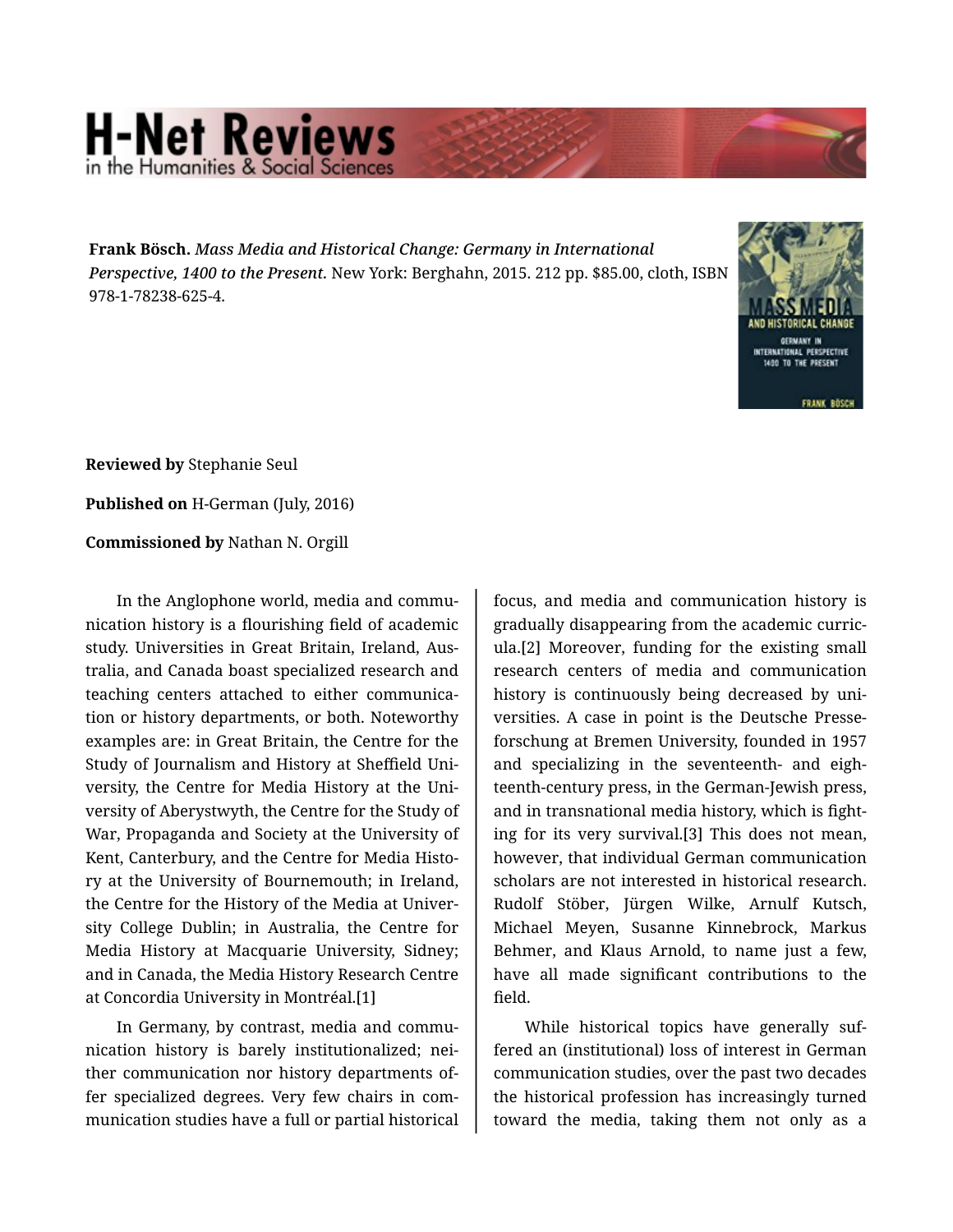source to enrich their historical narrative but also as a historical subject in its own right. Media and communication history is not yet formally institu‐ tionalized within history departments—there are no dedicated professorships or degrees, nor do specialized professional associations exist. But an increasing number of emerging scholars and es‐ tablished professors, among them Ute Daniel, Axel Schildt, Clemens Zimmermann, and Gerhard Paul, are focusing their research on media and communication.[4] Moreover, some research in‐ stitutions have set up special research areas in media history. The Department of Contemporary History of the Media and Information Society at the Centre for Contemporary History in Potsdam is a case in point.[5]

Frank Bösch, professor of twentieth-century German and European history at Potsdam Univer‐ sity and director of the Centre for Contemporary History in Potsdam, has dedicated considerable attention to researching media history.[6] In 2011, he published *Mediengeschichte: Vom asiatischen Buchdruck zum Fernsehen*, a textbook-style intro‐ duction to the history of media from ancient times to the present that also offers additional materi‐ als, such as primary sources, bibliography, and in‐ dex, for free download on the publisher's home‐ page.[7] This book has now been translated into English and published with minor additions and alterations to the original text (especially in the introduction) and a slightly revised bibliography under the title *Mass Media and Historical Change: Germany in International Perspective, 1400 to the Present*.

Addressing students, interested general read‐ ers, and specialists alike, the book recounts media innovations and their appropriation from the in‐ vention of printing in Asia during the thirteenth and fourteenth centuries to the present era of the Internet, highlighting under-explored areas and pointing out perspectives for future research. Al‐ though the book's main focus is on technological inventions, this is not a technology-centered me‐

dia history: "This book shows how new media have emerged and have been used since the in‐ vention of printing and how they have influenced societal developments. The social and cultural his‐ tory of the media rather than the history of tech‐ nology and ideas will be given priority. It is the in‐ tention of this book to provide an overview of the evolution of media and their impact on societies" (pp. 1-2). While Bösch addresses media develop‐ ments in Europe, the United States, and Asia, thus offering an international and transnational media history, the German perspective stands at the cen‐ ter of the book. The author argues that many new media emerged in early modern Germany, such as the printing press around 1450 and the first news‐ paper in 1605. Until the nineteenth century, Germany was the global leader in the press, mea‐ sured in terms of the number of newspapers, journals, and pamphlets. Even in the twentieth century, when the United States became the lead‐ ing country in the development of media, German film studios, printing houses, and broadcasting stations remained internationally important. Ger‐ man media also stood at the center of internation‐ al conflict during two world wars and the Cold War. While Bösch aims to bring to the attention of English-speaking researchers the rich German scholarship on media history—so far little known outside German-speaking countries—he also seeks to overcome traditional national master narratives and perspectives of single countries. For instance, book printing did not originate in Europe, but in East Asia, yet many traditional me‐ dia histories begin with Gutenberg's invention of the printing press. Finally, Bösch rightly argues that the writing of media history from a purely national perspective is hardly possible: "Media have always connected across borders, even when they stimulated national movements or prejudices against other countries. Consequently, the research of media should have an internation‐ al perspective, especially when we look at the cir‐ culation of news or media techniques" (pp. 2-3).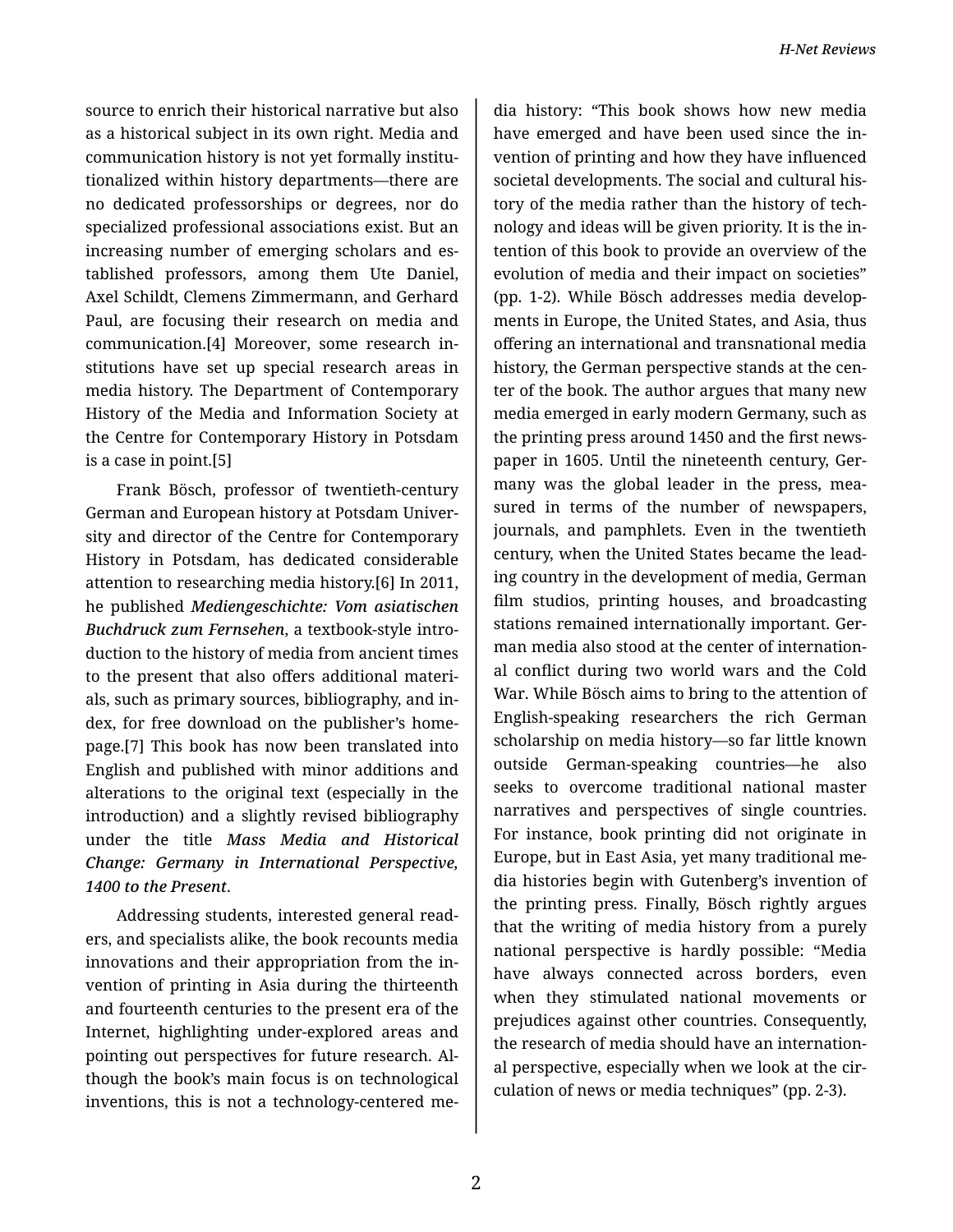*Mass Media and Historical Change* is orga‐ nized in five thematic chapters presented chrono‐ logically. The introduction offers a useful over‐ view of German and international traditions in press and media historiography, of the different methodological approaches and terminology used in communication studies and historical scholar‐ ship, of the available sources (printed and digi‐ tized), and of the key scholarly literature. Follow‐ ing more recent strands in media historiography emanating from historical scholarship, Bösch con‐ centrates on the media's social, cultural, and polit‐ ical significance rather than on technology itself: "Media respond to societal needs and thus are part of history as a whole. The million-fold in‐ crease in demand that determines their function and modus operandi was not created simply through technical innovations but rather by a so‐ cial framework and users, who in turn generate needs" (p. 6). In the five chapters that follow, Bösch highlights the development of new media and their societal significance, focusing on "the momentous role played by the respective media during various epochs and their significance for such pivotal events in human history as the Refor‐ mation, revolutions, wars and dictatorships" (pp. 11-12).

Chapter 1 narrates the breakthrough of typo‐ graphic printing in Asia and Europe during the late Middle Ages and the Reformation. Bösch rightly corrects the widespread but erroneous view that Gutenberg invented the printing press with movable letters in mid-fifteenth-century Ger‐ many. This view, Bösch argues, results from a dis‐ tinctly Western perspective. Seen from a global point of view, printing with movable letters was already established during the thirteenth and fourteenth centuries in China and Korea. It was from Germany, though, that the printing tech‐ nique spread across Europe and beyond over the following centuries. Unlike many scholars who have conceived the invention of the printing press as a "media revolution" in the sense of a sudden change and a powerful impact of the new media

technology on society, Bösch stresses the slow process of disseminating Gutenberg's invention (pp. 19, 30). Still, the new printing technology had far-reaching societal effects, accelerating alpha‐ betization, expanding the market for printed leaflets and books, and encouraging individualiza‐ tion and logical rationalism.

Chapter 2 chronicles the rise of the periodical press and its usage and effect during the seven‐ teenth and eighteenth centuries. The first newspa‐ per appeared in 1605 in Strasbourg. Over the course of less than two centuries, newspapers and journals spread over the whole of Europe and be‐ yond. Their rise was closely connected with the expansion of the postal network, and the shape of the new medium was conditioned by the social, cultural, and political framework prevailing in different countries. Bösch provides a variety of case studies that testify to the differences in me‐ dia policy and formats. Still, European newspa‐ pers were surprisingly similar in content and form with foreign news dominating the reporting, while regional news made up only 10 percent of the coverage. Although the rise of the periodical press was not caused by any new technological in‐ ventions, it has nevertheless been termed a "me‐ dia revolution" because of its significant impact on how people perceived the world and interact‐ ed with each other. Newspapers and journals in‐ fluenced political communication and ruling prac‐ tices at home as well as interactions with rulers in foreign countries. Moreover, they increased the popular demand for political information, thus leading to a politicizing of society.

In chapter 3, Bösch examines first the rela‐ tionship between the media, revolutions, and na‐ tionalism from the late eighteenth to the midnineteenth century, focusing on the American War of Independence, the French Revolution, and the 1848 revolutionary upheavals in Germany, among other conflicts. Although a systematic com‐ parative study is still missing, Bösch asserts the strong mutual influence between revolutions and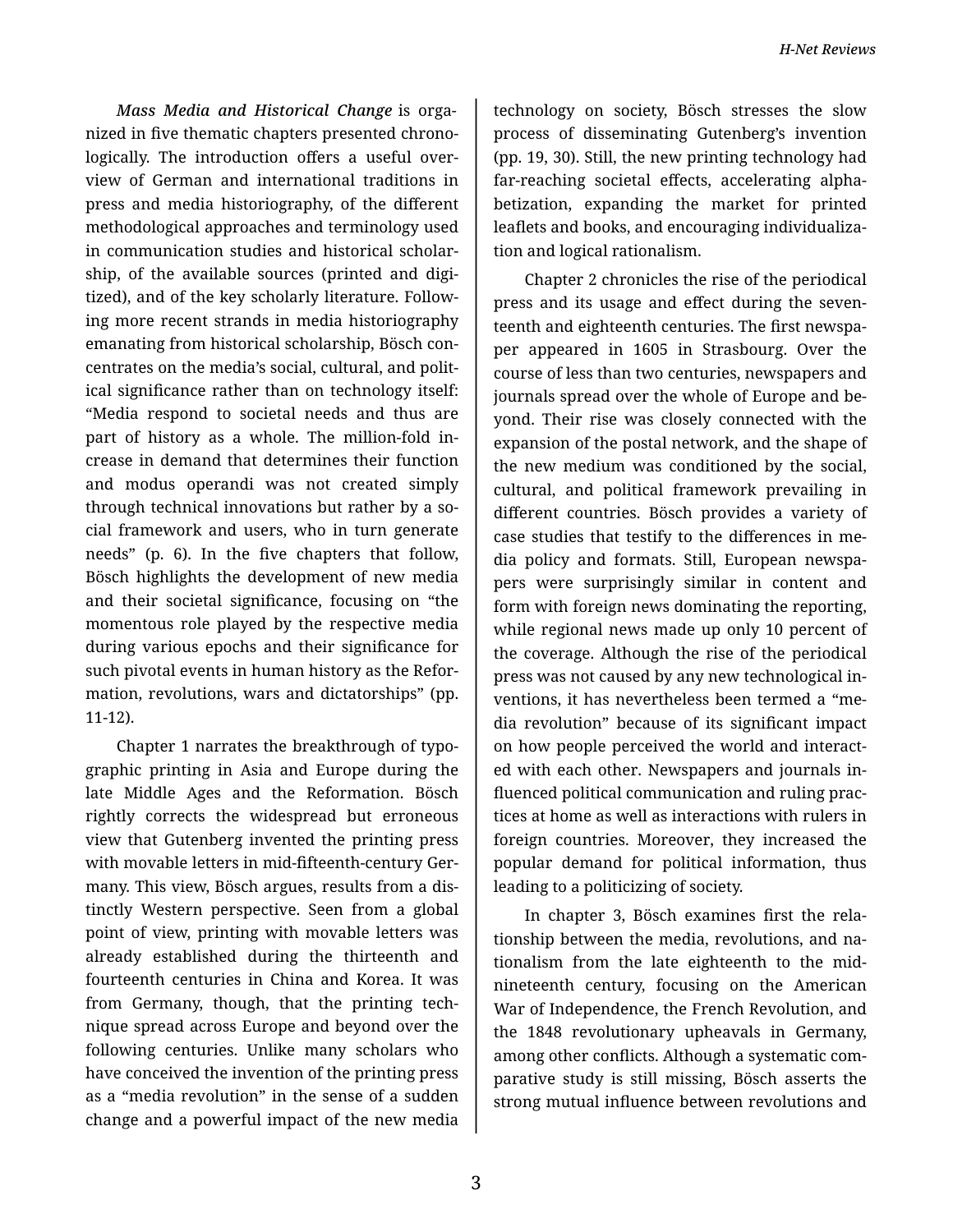the media. In America, for instance, newspapers often exaggerated the existing conflicts between the authorities and the public, and they debated about the freedom of the press and a new political system, thus stirring up sentiment against the rul‐ ing elites. Moreover, "editorial offices formed the nucleus for protests in various revolutionary ac‐ tions" (p. 63). The self-awareness of journalists likewise changed. In revolutionary France, jour‐ nalists now saw themselves less as chroniclers and more as political educators and "investigative champions fighting against corruption and counter-revolutionary forces" (p. 65). Second, Bösch highlights the changes in the media land‐ scape that took place during the latter half of the nineteenth century, such as the rise of illustrated magazines and cheap popular newspapers with large circulations; the development of new elec‐ tronic media, such as the telegraph and the tele‐ phone; and the utilization of new forms of repro‐ duction, like photography, the phonograph, and film. In particular, the telegraph and globally op‐ erating news agencies revolutionized the exchange of information and connected the differ‐ ent parts of the world by creating a greater awareness of foreign cultures.

Chapter 4 deals with the role of the mass me‐ dia in the era of the two world wars. After outlin‐ ing the development of the media market around 1900—involving the proliferation of gramo‐ phones, telephones, private cameras, film, and wireless telegraphy—Bösch delineates the role of the media during the First World War. In most countries the press supported the war more or less actively. Still, censorship regulations were in‐ troduced in almost all countries, although the de‐ gree of their rigidness varied, and governments sought to pursue an active propaganda policy by establishing press bureaus or ministries of infor‐ mation. After a brief glance at the "golden years of mass culture" during the 1920s (p. 113)—with the rise of radio and film as a global mass medi‐ um—and the relationship between politics and entertainment in the mass press in Weimar Ger‐

many, the remainder of the chapter focuses on the role of the media in Fascist dictatorships before and during the Second World War. Although Bösch emphasizes developments in the sphere of press, radio, film, and newsreels in Germany and Italy, he also touches on other Fascist states, such as Spain and imperialist Japan.

Chapter 5 is devoted to media cultures during the Cold War with special reference to the estab‐ lishment of television as the predominant mass medium of the period, making for a "global televi‐ sion age" (p. 155). Separate subchapters focus on developments in East Germany and the Soviet bloc, on the one hand, and in West Germany and Western Europe under American influence on the other. In Soviet-controlled East Germany, an "au‐ tonomous socialistic media model" evolved that differed from the right-wing dictatorships of the early and mid-twentieth century (p. 137): with a few exceptions, this media system, comprising press, broadcasting, news agencies, and cinema, was not merely directed and controlled by the government, but owned almost exclusively by the state or the Communist Party. In West Germany, by contrast, the media system was reconstructed with a view to establishing democracy. This in‐ volved the de-Nazification and decentralization of the press and the establishment of a pluralistic broadcasting system. The last part of the chapter traces the evolution of television as the most im‐ portant mass medium worldwide since the midtwentieth century that led to far-reaching changes in such areas as consumerism and social behav‐ ior. Still, as Bösch asserts, so far historians have done little research into the social, political, and cultural significance especially of German televi‐ sion: "The influence of television on family, on gender roles, politics, sports, culture, education and religious, social and national identities has hardly ever been studied" (p. 155). Moreover, tele‐ vision had a profound impact on "old media," such as newspapers, broadcasting, and cinema, which now had to compete with television for the attention of the audience and were in need of re‐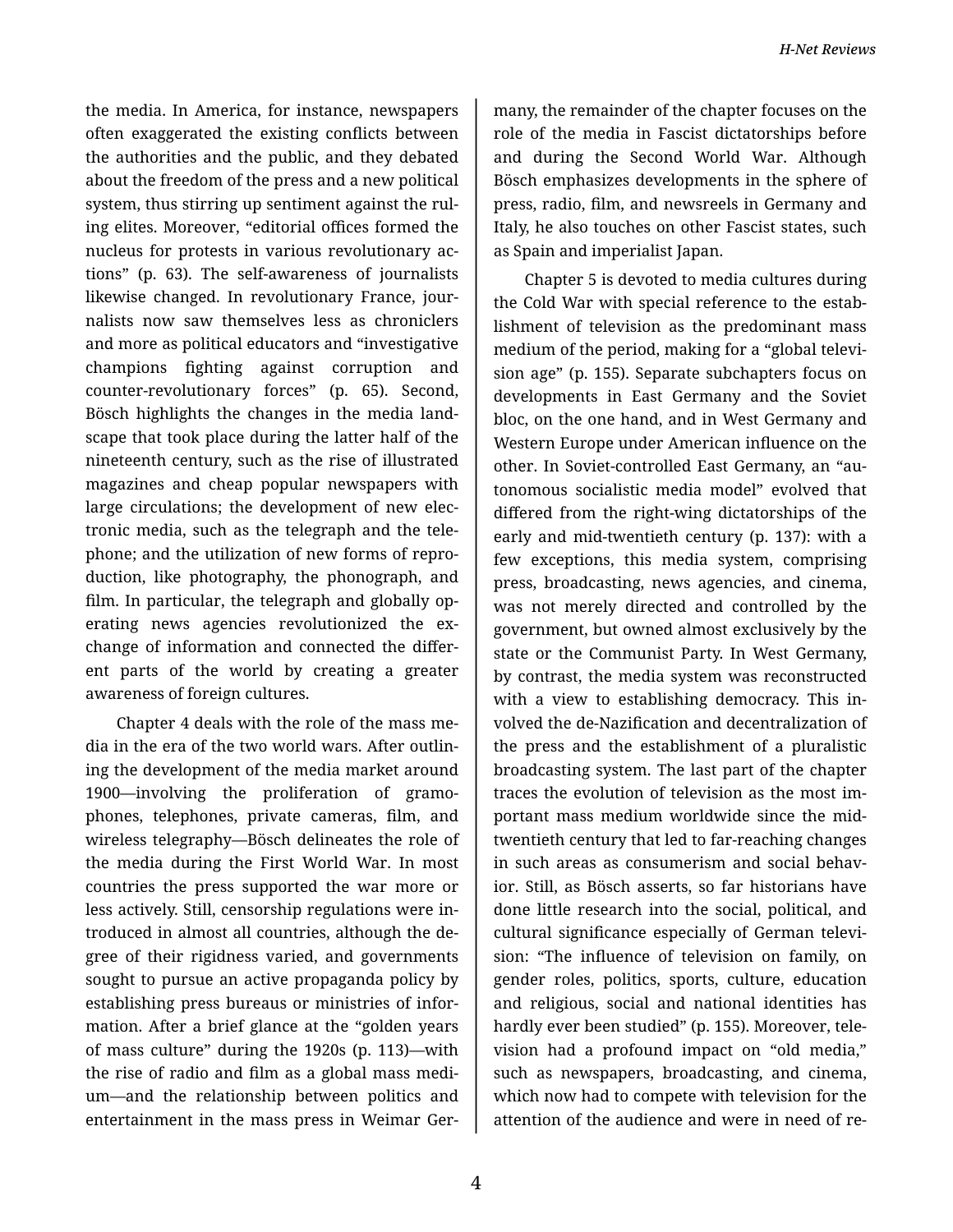defining their roles. Bösch emphasizes the signifi‐ cance of television as a "historical storage medi‐ um" (p. 166), which not only produces historical sources by chronicling contemporary events but also uses its own, self-produced sources to re‐ count history at a later point, thus decisively shaping the culture of remembrance.

In lieu of a conclusion, the epilogue, "The In‐ ternet Age from the Perspective of Media History," offers an outlook into the relationship between media history and the Internet. Bösch argues that while the establishment of digital technologies and the Internet can be seen as a turning point in media history and has no doubt led to enormous societal changes, the development of computermediated communication did not occur as a sud‐ den, revolution-style event: "Like many modern media, the computer owes its existence not to a single brilliant inventor, but developed more or less concurrently in several countries during the course of the 1940s, proving once again that me‐ dia innovations are responses to prevailing social needs. In this case the starting point was the pro‐ cessing of complex data, followed by the need for information and communication" (p. 167). Bösch identifies a number of commonalities the comput‐ er and the Internet have with older media tech‐ nologies and their social appropriation. First, wars and conflicts encouraged the expansion of new media but were seldom the originator of me‐ dia innovation per se. Second, the manner of me‐ dia utilization was determined less by technical innovations than by users' needs and their cultur‐ al, social, and political orientations. Third, al‐ though the Internet is held to be both an expres‐ sion and a catalyst for globalization, each new media innovation in the past had the quality of re‐ ducing the boundaries of time and space. Fourth, the interactive nature of the Internet—often con‐ jured as a novelty—has historical precedents too, as interactivity was a basic element of many old media. Fifth, like the old media, the Internet dis‐ plays gender-specific contents and uses; women use different functions of the Internet than men,

for example, for direct communication. At the same time, like older media, the Internet has expanded the possibilities of social participation and access to public spaces for women and mi‐ norities. Finally, although throughout history new media were often credited with the power to alter society and political power structures, the case of China demonstrates that media restrictions are still a reality for many people in today's world that even the Internet cannot brush aside.

Given the introductory nature of the book, Bösch necessarily reduces his narrative to the most significant media innovations without going into every detail. However, he manages to pro‐ vide a fascinating panorama of the emergence of new media over the course of more than seven centuries and their interaction with the social, cultural, and political conditions prevailing at dif‐ ferent epochs. The book is not a "German media history" in the strict sense, but it does have strong comparative elements as well, offering a side glance on media developments in Europe, the United States, and Asia. Moreover, Bösch compe‐ tently integrates the history of media evolution with societal interactions and ensuing social and political changes. He also renders a useful service to the reader in identifying hitherto neglected ar‐ eas in media history and making suggestions for future research. One such area is gender. From the late seventeenth century onward, journals for a female audience were established across Eu‐ rope, among them *The Ladies Mercury* (1693), the first women's magazine of the world published in England. In England earlier than in other Euro‐ pean countries or in the United States, women be‐ came editors and journalists of periodicals, articulating female opinions and inspiring other women to follow their role models. During the late nine‐ teenth and early twentieth centuries, periodicals became an important vehicle for spreading the idea of female emancipation. Moreover, "the pop‐ ular press helped to enhance the importance of women since publishers now discovered them as an important target group for the new sales mar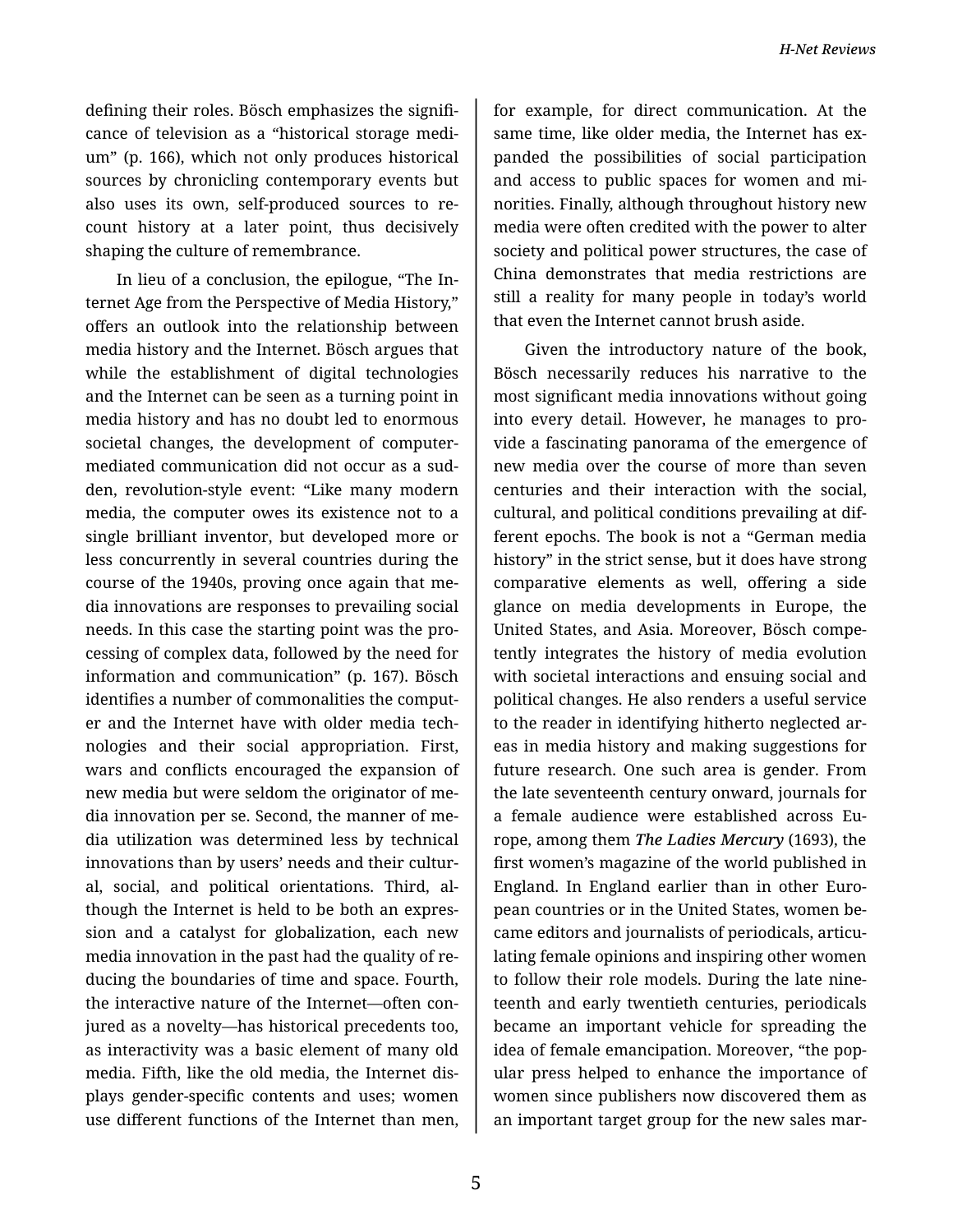ket" (p. 85). Finally, the number of female journal‐ ists writing for the general press (as distinct of women's magazines) increased significantly. In England by 1911, 4 percent of newspaper owners and publishers and 15 percent of all writers were women. As Bösch states, "journalism gave women access to an academically and politically in‐ formed occupation and allowed them to partici‐ pate in public life" (ibid.).

The volume is completed with an index and a comprehensive bibliography offering the most relevant and recent literature in the field, al‐ though, perhaps inevitably, the majority of titles are in German. In a few cases, the alphabetical listing in the bibliography is out of order, appar‐ ently a result of negligent copyediting. In contrast to the original German version, this English edi‐ tion unfortunately does not offer additional re‐ sources online, such as primary sources or the bibliography. Notwithstanding this minor point of criticism, *Mass Media and Historical Change* is a well-written introduction to German media history within its international context and is equally suited for teaching and research purposes.

## Notes

[1]. For information on these centers, see their websites: at the University of Sheffield, http://www.sheffi[eld.ac.uk/journalismhistory](http://www.sheffield.ac.uk/journalismhistory); at Aberystwyth University, [https://www.aber.ac.uk/](https://www.aber.ac.uk/en/history/departmental-research-centres/centre-for-media-history/) [en/history/departmental-research-centres/centre](https://www.aber.ac.uk/en/history/departmental-research-centres/centre-for-media-history/)[for-media-history/;](https://www.aber.ac.uk/en/history/departmental-research-centres/centre-for-media-history/) at the University of Kent, [http://www.kent.ac.uk/history/centres/war-propa](http://www.kent.ac.uk/history/centres/war-propaganda-and-society/index.html)‐ [ganda-and-society/index.html](http://www.kent.ac.uk/history/centres/war-propaganda-and-society/index.html); at Bournemouth University, [https://research.bournemouth.ac.uk/](https://research.bournemouth.ac.uk/centre/centre-for-media-history/) [centre/centre-for-media-history/](https://research.bournemouth.ac.uk/centre/centre-for-media-history/); at the University College Dublin, [http://www.ucd.ie/mediahis/;](http://www.ucd.ie/mediahis/) at Macquarie University, [http://www.mq.edu.au/re](http://www.mq.edu.au/research/research-centres-groups-and-facilities/resilient-societies/centres/centre-for-media-history)‐ [search/research-centres-groups-and-facilities/re](http://www.mq.edu.au/research/research-centres-groups-and-facilities/resilient-societies/centres/centre-for-media-history)‐ [silient-societies/centres/centre-for-media-history;](http://www.mq.edu.au/research/research-centres-groups-and-facilities/resilient-societies/centres/centre-for-media-history) and at Concordia University, [http://](http://www.mediahistoryresearch.com/about/) [www.mediahistoryresearch.com/about/](http://www.mediahistoryresearch.com/about/).

[2]. See Michael Meyen, "Diagnose: Der Pa‐ tient ist tot – vorerst," in *Aviso: Informationsdi‐*

*enst der Deutschen Gesellschaft für Publizistikund Kommunikationswissenschaft* 60 (April 2015): 3-4.

[3]. See the institute's website, [http://](http://www.presseforschung.uni-bremen.de/) [www.presseforschung.uni-bremen.de/](http://www.presseforschung.uni-bremen.de/); and Holger Böning, Aïssatou Bouba, Esther-Beate Körber, Michael Nagel, and Stephanie Seul, eds., *Deutsche Presseforschung: Geschichte und Forschungspro‐ jekte des ältesten historischen Instituts der Uni‐ versität Bremen. Mit einleitenden Beiträgen zur Bedeutung der historischen Presseforschung* (Bre‐ men: edition lumière, 2013).

[4]. Frank Bösch, "Der neue Boom der Medi‐ engeschichte," in *Aviso: Informationsdienst der Deutschen Gesellschaft für Publizistik- und Kom‐ munikationswissenschaft* 60 (April 2015): 4-5.

[5]. See the center's website, [http://www.zzf](http://www.zzf-pdm.de/site/1096/Default.aspx)[pdm.de/site/1096/Default.aspx](http://www.zzf-pdm.de/site/1096/Default.aspx) .

[6]. Frank Bösch, *Öffentliche Geheimnisse: Skandale, Politik und Medien in Deutschland und Großbritannien 1880-1914* (Munich: Oldenbourg, 2009); Frank Bösch and Peter Hoeres, eds., *Außen‐ politik im Medienzeitalter: Vom späten 19. Jahrhundert bis zur Gegenwart* (Göttingen: Wall‐ stein, 2013); Frank Bösch and Patrick Schmidt, eds., *Medialisierte Ereignisse: Performanz, Insze‐ nierung und Medien seit dem 18. Jahrhundert* (Frankfurt am Main: Campus, 2010); Frank Bösch and Dominik Geppert, eds., *Journalists as Politi‐ cal Actors: Transfers and Interactions between Britain and Germany since the Late 19th Century* (Augsburg: Wißner, 2008); and Frank Bösch and Norbert Frei, eds., *Medialisierung und Demokratie im 20. Jahrhundert* (Göttingen: Wall‐ stein, 2006).

[7]. Frank Bösch, *Mediengeschichte: Vom asi‐ atischen Buchdruck zum Fernsehen* (Frankfurt am Main: Campus, 2011).